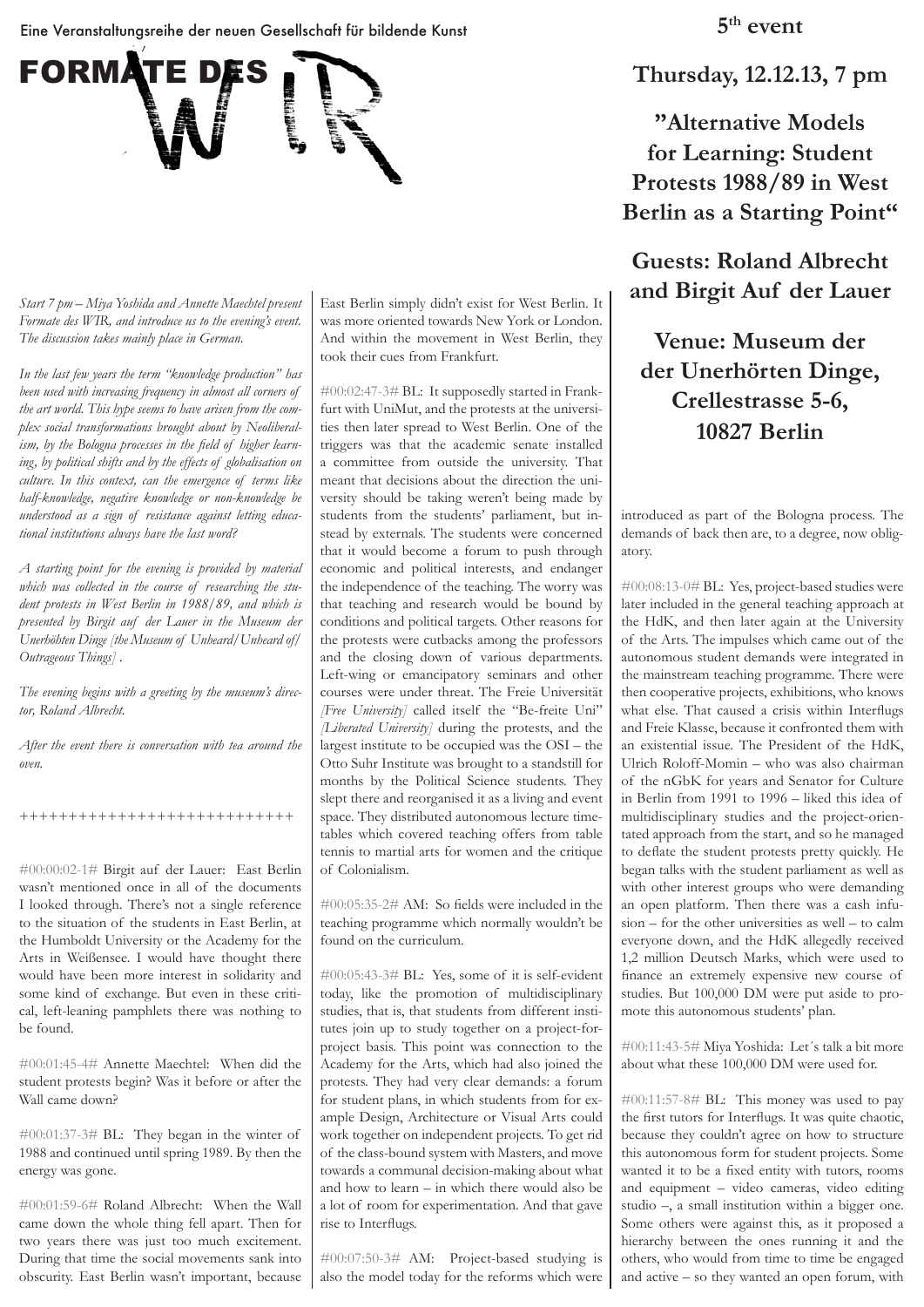shifting roles and protagonists, a space to get together and experiment.

#00:13:02-7# AM: Isn't that a complicated situation. They didn't want to become an institution, they wanted to be a movement or critical mass, and at the same time they accepted the money and became part of the institution. That is maybe the difference between Interflugs or Freie Klasse and other forms of autonomous movement, who didn't want to be part of the institution at all. At that time others organised themselves in spaces outside of the institution.

#00:14:13-4# BL: From the moment they existed, they clearly had a discussion going on. It can be seen in their documents: they're talking about 'the revolution from within', 'adapting to the system' and 'how to change the system from within'. As opposed to changing it by coming at it from the outside.

#00:14:51-3# AM: Isn't that a peculiar time, 88/89? All of a sudden you had all these spaces in the East. There were all these autonomous cells and you even had money to hand – an amazing situation, that you didn't have to work 'from the inside,' from within the institutions. In a sense, the idea of 'changing the institution' is very much bound to the 80s. In the 90s they didn't care anymore – because in a way they became their own institutions. Interflugs is situated somewhere in between.

 $\text{\#}00:15:37-1\text{\#}$  BL: You can also see it in the publications. From the first to the last editions, it has these chapters: the Interflugs history, the video chapter 'q-sign', a chapter on internet projects and a chapter on the Freie Klasse. You basically have the same components recurring throughout the years. People might come and go, but the structures remain.

#00:16:20-5# MY: Freie Klasse and Interflugs deal with similar topics, right? They were interested in learning to use the new medium, video?

#00:16:31-0# AM: The fact that Interflugs invested in video equipment is typical for the time. Using video to produce your 'own' content, because the mainstream media wasn't talking about these topics. Video made it quite simple to empower yourself in that sense.

#00:17:02-7# BL: During those student protests the HdK and TU students were producing their own video news reports and broadcasting them over the public access channel.

#00:17:33-9# AM: It was the beginning of the internet and these groups became interested in the new possibilities of building networks and mailing lists. Botschaft e.V., for example, was not only working with video as a medium, but was also experimenting with new ways of communicating, for example alternative dissemination of information, via the internet. It became much more about sharing information.

#00:18:40-8# BL: The Freie Klasse came up at the same time, maybe even a bit earlier in its incarnation as the autonomous student projects – which were later re-named Interflugs. That time reminds me of a situation at the UdK in 2011. Hito Steyerl was invited as a visiting professor. The students really liked working with her, but the decision was made to 'install' Thomas Demand. He had to present himself to the faculty and students, but in the end the academic senate decided. There were protests, just like there were in 1988, the year in which the Freie Klasse emerged from a similar situation. Like the 'autonomous student projects,' they demanded a say in how and by whom they were going to be taught. They started this protest by occupying their studio spaces, which was taken seriously. The president probably recognised the potential inherent in a model like Interflugs to enhance the university's reputation, and so he allocated funding.

#00:21:08-7# AM: Do you think marketing played such a big role at the time?

#00:21:30-0# BL: Maybe. Supporting multidisciplinary projects is not too much of a political hot potato. They didn't demand critical art studies, they wanted something 'innovative' like you were starting to have in research.

#00:23:13-7# AM: It seems to be mainly about structures: hierarchies, participation in decisionmaking, what is taught, collectivity and so on... A multidisciplinary approach, as it was being demanded by the Freie Klasse, has to do with 'not being separated,' allowing crossovers within a fluid structure. That's what they took with them when they left the institutions.

#00:24:16-5# BL: I'm not so sure about 'leaving' - the FU people occupied the university.

 $\#00:25:06-7\#$  AM: That's an interesting point living and sleeping in the institutions, working with their materials, instead of opening up their own space as was common later on in the 1990s.

#00:25:43-2# BL: I guess there was no space. You couldn't just go and start something. So it must have been a radical change, with a lot of new perspectives being opened by the fall of the Wall.

#00:26:33-5# RA: Kind of, yes. I came to Berlin in the 1970s. Who wanted to come to Berlin back then? Apart from the usual suspects. That was the mood, too – like a big family. But Berlin was itself a very artificial biotope. You got money to come here. I didn't come to Berlin to study, for example, but to work as a nurse, and I got the Berlin Bonus and flights to West Germany for the first four years. Art was really happening in Cologne. A lot of artists actually moved to Cologne from Berlin because they couldn't make a living here. Well, OK, the wild young things could... I saw these student protests back then as trying to reclaim the energy and impetus the squatter scene used to have.

#00:34:40-7# BL: Yes, only they were occupying universities instead of houses. They would barricade themselves in lecture halls. It was pretty violent at times, and students were being dragged out and beaten up. They were territorial battles.

#00:35:15-8# AM: That just makes it even more astounding that the cash was flowing here at the HdK. #00:35:28-0# BL: That was the HdK, where it was more of a pillow fight when compared to what was happening at other universities. Amongst the artists it was more kind of cuddly.

#00:35:40-9# Miya: How much is 100,000 DM?

#00:36:00-0# BL: It wasn't that much, they wanted to finance six tutorial positions with it, buy some video equipment, set up an editing room and invite guests.



#00:37:14-9# RA: In the FU they already had an editing room in 1978, and also the Medienoperative, which was open for all. And the public access TV station. If you wanted to, back then, you could get access to editing facilities.

#00:37:38-8# AM: But we're talking here about an extension of Arts teaching. It was conforming to a different artistic methodology.

#00:37:48-3# RA: Yeah, sure, the HdK was lagging behind.

#00:38:00-9# BL: Today you can learn by yourself using online tutorials. You're not limited to what's on offer at the colleges.

#00:38:40-1# RA: That was also the idea back then, that you could film your environment, the people around you, and release it – exactly what everyone does these days with their mobile phones. There were already courses like this back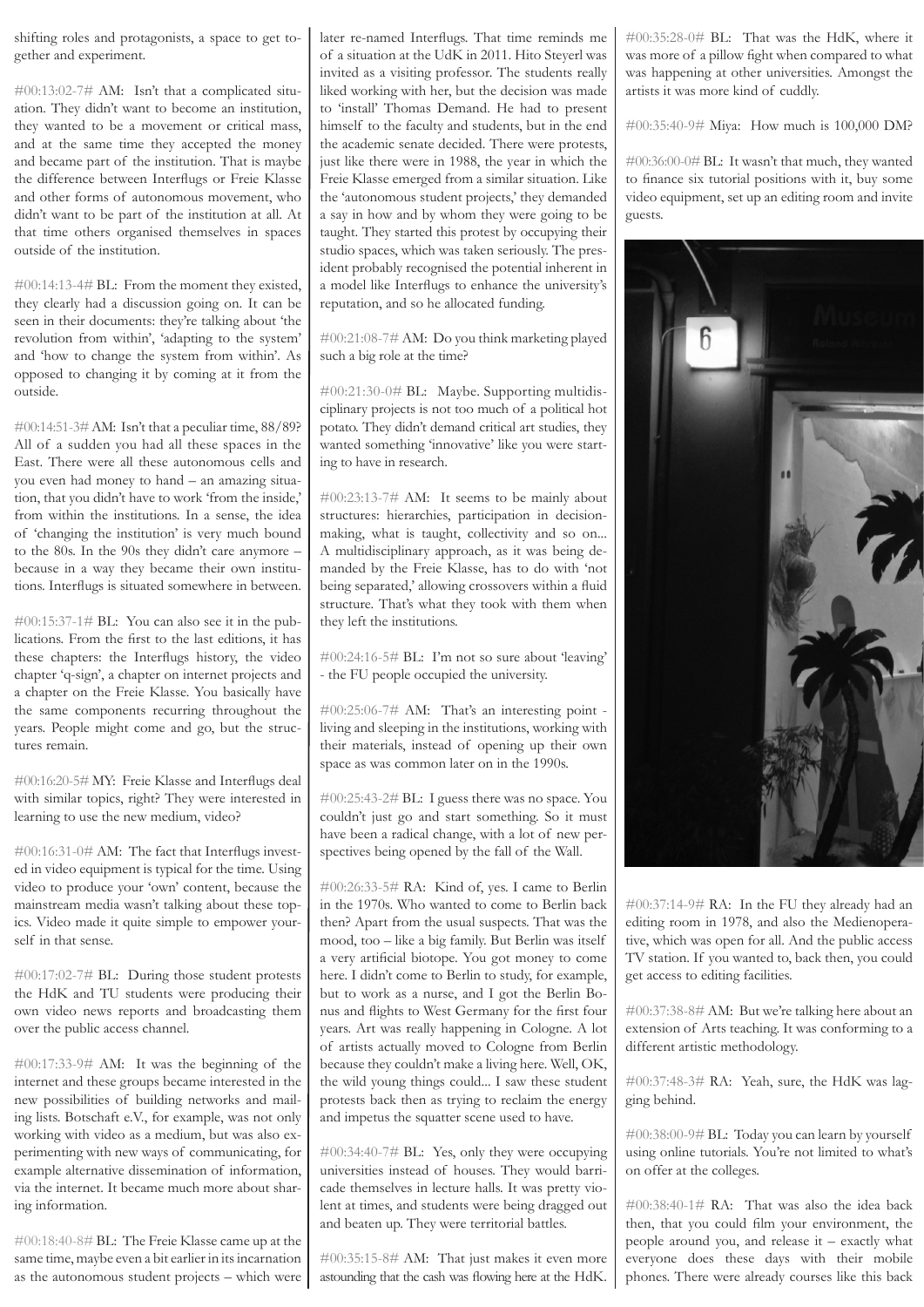then at the Academy for the Arts in Hamburg.

#00:38:41-2# AM: Wasn't it also important back then to include the medium itself in the practice of art?

#00:40:35-1# Miya: I would say that the emergence of 'video' as a medium has truly shifted the paradigm of moving images: whereas film was directed towards 'the outside' - social issues and so on - video as a medium became a tool of identity  $\text{\#}00:49:49-7\text{\# BL: -}$  but not the students from the East.

#00:49:53-9# AM: Yes, the collaborations were very rare.

#00:50:08-0# RA: There were various reasons why it didn't work. For the East Berliners it was a liberation, particularly for the artists. At the same time it was a catastrophe for them, because artists in the East had a lot more room to manoeuvre in



politics - 'filming' yourself.

#00:41:27-0# AM: You're right. The videos often dealt with a critique of representation - gender topics were coming up, and German national identity was a big topic.

#00:45:25-6# BL: Now we've returned to the start of our discussion: where is East Berlin in all this, looking at the protests at the UdK and all the other universities in the West? They were mostly concerned with their own issues and didn't have an eye on the big picture. The UdK was busy with its own structures and couldn't respond to the big political issues of the day. I would have thought the students would have contacted the Academy in the East, but there's no mention of that having happened...

#00:49:32-6# AM: But a lot of people back then – particularly after graduating – moved to the East to open self-organised spaces.

than they did in the West. They had a little formal job, for example there were potters who had ten employees even though they weren't producing anything. You had to prove that you were working, but otherwise you were left in peace. After the Wall came down that was gone, you didn't have this economic space in the West. And the other thing was the attitude, 'Now we can do West art, too."

# #00:51:24-0# MY: What is 'West art'?

#00:51:24-0# RA: What they meant was: finally we can work abstractly. And there was a completely different understanding of what art is, particularly among the generation which had been socialised in the East.

#00:51:54-2# AM: How do you mean?

 $\#00:51:54-2\#$  RA: This concept of autonomy, this 50s Bohemian thing – I'm an artist and I drink a lot and aaaah. That was over and done with in

the West. At a congress once I got in a row with a woman from Lithuania because she had said "an artist isn't allowed to orient him or herself on anyone else," and I said "but you're always in some kind of context" and she said "no, the artist is entirely autonomous and a personality like that provides its own nourishment and inspiration."

#00:52:29-8# AM: In the 1990s the term 'autonomous' also appeared, 'autonomous zones' were established.

#00:52:43-4# RA: Yes, but as a group, and this other thing was "I – I am the only one." I had a lot of contacts in East Berlin, certainly beforehand, and afterwards as well. But when I opened this museum, for example, some of them would come to visit and they'd say "well we've come to visit but now we're leaving – we feel uncomfortable here." And ten years after the Wall came down it was still like that.

#00:55:02-5# BL: You're in the 'old' West.

### #00:58:03-5# *[Laughter]*

#00:55:02-5# RA: There was a great article in the Berliner Zeitung saying I refused to open myself to the East and move to Mitte. I opened the Museum der Unerhöhten Dinge here in this space in 2000 because it was offered to me for free. The museum had existed already since 1998, but only on the internet. Seven shops were vacant in the street and everyone was pleased when I did something here. Later on the people who lived here bought the house and they wanted me to stay. The room is actually registered as a passageway.

#00:56:08-0# AM: It can't be sold?

#00:56:08-0# RA: I wanted to buy it, or rather, I should have bought it, but it's just not possible. It's not strictly speaking real estate. It's a passageway between house numbers five and six.

#00:56:26-3# AM: So it's literally an interstice, a space in between.

#00:56:29-9# RA: An interstice or an empty room or an empty vacancy like a unfilled, unused space, or something like that.

#00:57:05-2# AM: The room can't be clearly identified. We talked about this earlier, that one of the demands during the UniMut strikes in 1988/89 had to do with multidisciplinary approaches and project formats. They didn't want to be limited to working within the boundaries of one discipline. Isn't that also an important aspect of this room, that it isn't house number five, or number six, but that instead it fills precisely the interval between the two which would otherwise, without a clear division, not even exist. It makes a space out of the concept of not being divided.

#00:58:41-6# MY: It is not symbiotic, it is really in-between, an autonomous in-between.

#00:58:51-9# AM. Yes, exactly, not dividing or mixing, but in-between.